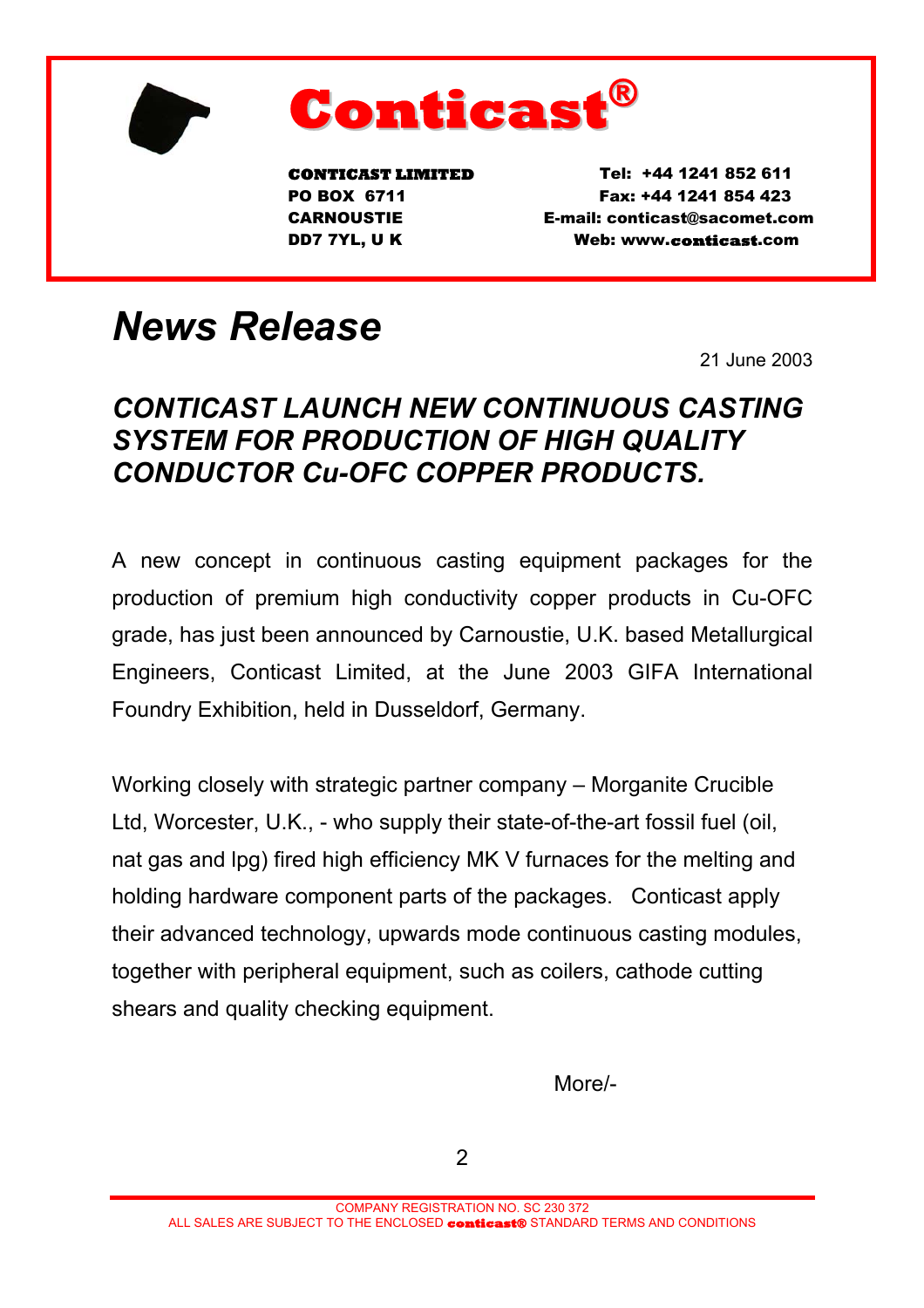Conticast Directors, Sandy Cochrane and Geoff Yeoman claim that the equipment packages are arranged in affordable price ranges to suit every budget, but without compromising any of the critical metallurgical and technical quality requirements of the process. The plants are especially, but not exclusively targeted at developing markets where infrastructures may be limited.

Plant package offerings are initially for outputs of 2000 and 4000 metric tonnes per year of copper, based on output of 8mm diameter wire rods, in 2 or 4 tonne coils, according to requirement.

Raw material for the process is grade A cut copper cathode strips (Cu-CATH 1), which are pre-melted in Morgan's MK V model tilting premelter. After periodic transfer through a closed inert gas filled launder, the melt enters the large Morgan model BT series tundish holder furnace via a specially designed packed carbon bed, to fully ensure that the copper is entirely oxygen free.

The melter and holding tundish melt containment system consists of the renowned industry standard Copper base rated Morgan Crucibles, which are readily available throughout the world

Conticast Limited and its personnel have been at the cutting edge of non-ferrous metals continuous casting technology for over 30 years, and Morganite Crucible Limited have been operating in the forefront of crucible furnace technology for the best part of a century. Morganite hold BS EN ISO 9001 for design and manufacture.

More/-

3